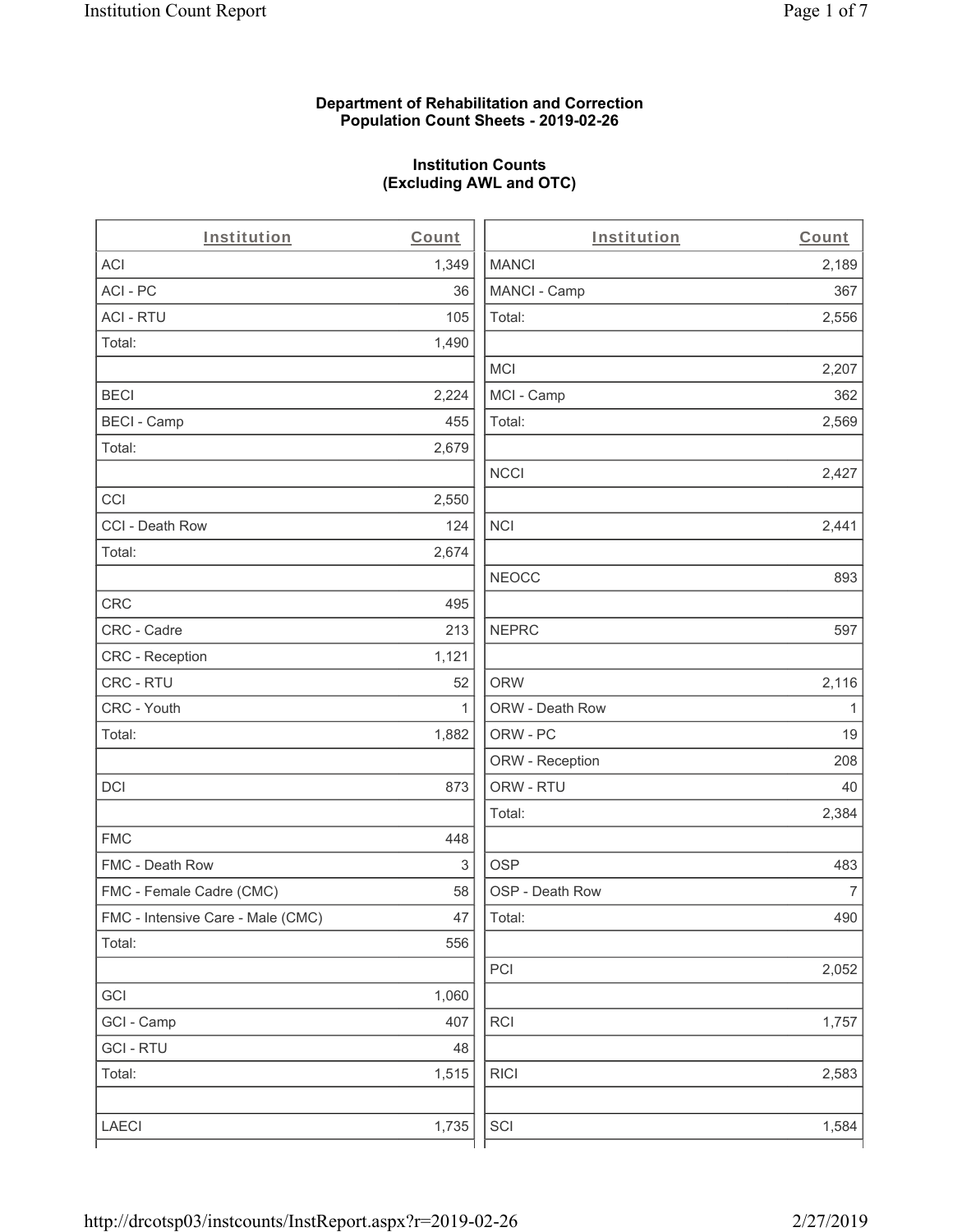| <b>LECI</b>              | 2,226 | <b>SOCF</b>      | 1,236                              |
|--------------------------|-------|------------------|------------------------------------|
| LECI - Camp              | 166   | SOCF - RTU       | 66                                 |
| Total:                   | 2,392 | Total:           | 1,302                              |
|                          |       |                  |                                    |
| LOCI                     | 2,256 | <b>TCI</b>       | 954                                |
|                          |       | TCI - Camp       | 419                                |
| <b>LORCI</b>             | 279   | Total:           | 1,373                              |
| LORCI - Cadre            | 124   |                  |                                    |
| <b>LORCI - Reception</b> | 974   | <b>TOCI</b>      | 718                                |
| Total:                   | 1,377 | <b>TOCI - PC</b> | 82                                 |
|                          |       | Total:           | 800                                |
| <b>MACI</b>              | 1,010 |                  |                                    |
| MACI - Minimum           | 1,218 | <b>WCI</b>       | 1,327                              |
| Total:                   | 2,228 | WCI - RTU        | 28                                 |
|                          |       | Total:           | 1,355                              |
|                          |       |                  |                                    |
|                          |       |                  | <b>Total Population:</b><br>48,820 |

\* The Total Population includes 30 Offenders with Reason Codes 30 & 31. \*\* The Total Population includes 38 Offenders with Reason Code 0A.

# **Male Population by Security Level (Include AWL and Exclude OTC)**

| Security Level         |                   | <b>Body</b> | <b>AWL</b> | (-OTC) | <b>Total</b> |
|------------------------|-------------------|-------------|------------|--------|--------------|
| <b>Total Level E</b>   |                   | 1,036       | 19         | 18     | 1,037        |
| Total Level 4          |                   | 1,766       | 13         | 12     | 1,767        |
| Total Level 3          |                   | 11,982      | 171        | 149    | 12,004       |
| Total Level 2          |                   | 16,198      | 212        | 170    | 16,240       |
| Total Level 1          |                   | 13,698      | 132        | 71     | 13,759       |
| <b>Total Death Row</b> |                   | 136         |            |        | 136          |
|                        | <b>Total Male</b> | 44,816      | 548        | 421    | 44,943       |

#### **Female Population by Institution (Include AWL and Exclude OTC)**

| Institution              | Bodv  | AWL |    | Tota  |
|--------------------------|-------|-----|----|-------|
| DCI                      | 873   | 17  | 10 | 880   |
| <b>FMC</b>               | 17    |     |    | 18    |
| FMC - Female Cadre (CMC) | 58    |     |    | 58    |
| <b>NEPRC</b>             | 597   | 13  | 4  | 606   |
| <b>ORW</b>               | 2,115 | 42  | 23 | 2,134 |
|                          |       |     |    |       |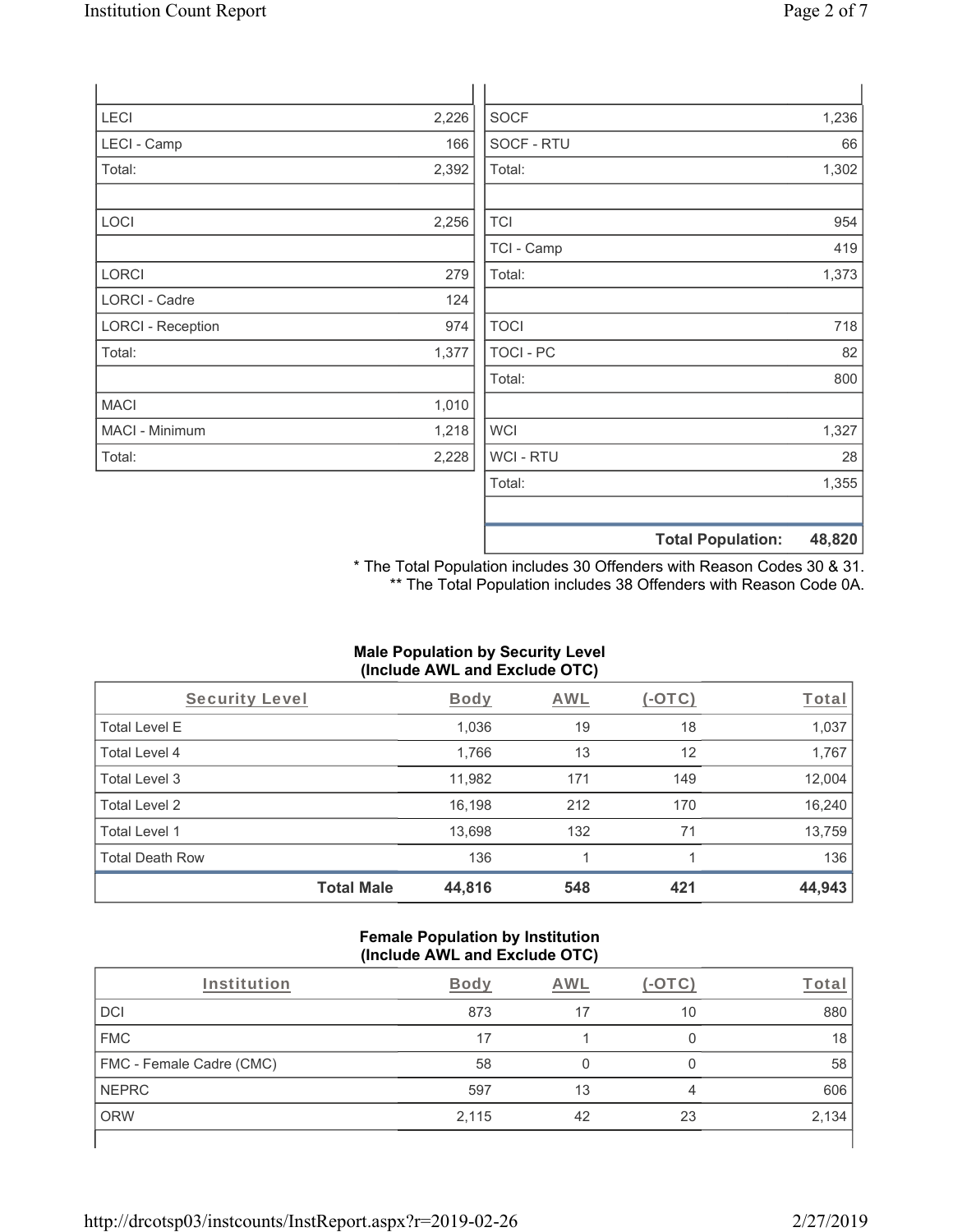| ORW - Death Row |                          |        | 0   | 0   |        |
|-----------------|--------------------------|--------|-----|-----|--------|
| ORW - PC        |                          | 19     | 0   |     | 19     |
| ORW - Reception |                          | 208    | 8   |     | 209    |
| ORW - RTU       |                          | 40     | 0   |     | 40     |
|                 | <b>Total Female</b>      | 3,928  | 81  | 44  | 3,965  |
|                 | <b>Total Population:</b> | 48,744 | 629 | 465 | 48,908 |

#### **Male Population by Institution: Security Level 5 and E (Include AWL and Exclude OTC)**

| Institution      |                      | <b>Body</b>    | <b>AWL</b>                | (OTC)               | Total          |
|------------------|----------------------|----------------|---------------------------|---------------------|----------------|
| ACI              |                      | $\,6$          | $\mathbf 0$               | 0                   | $\,6\,$        |
| CRC              |                      | $\overline{4}$ | $\mathbf{1}$              | 1                   | 4              |
| CRC - RTU        |                      | $\,8\,$        | $\mathbf 0$               | $\mathsf{O}\xspace$ | $\,8\,$        |
| <b>FMC</b>       |                      | 1              | $\mathbf 0$               | 0                   | 1              |
| LECI             |                      | $\,6\,$        | $\mathbf 0$               | $\mathbf 0$         | $6\,$          |
| LORCI            |                      | $\sqrt{3}$     | $\,$ 3 $\,$               | 3                   | $\sqrt{3}$     |
| <b>MACI</b>      |                      | 16             | $\mathbf 1$               | 0                   | 17             |
| <b>MANCI</b>     |                      | $\overline{4}$ | $\mathbf 0$               | $\mathsf{O}\xspace$ | 4              |
| MCI              |                      | $\sqrt{3}$     | $\mathsf{O}\xspace$       | $\mathsf{O}\xspace$ | $\sqrt{3}$     |
| <b>NEOCC</b>     |                      | 5              | $\mathbf 0$               | 0                   | 5              |
| <b>OSP</b>       |                      | 421            | $\ensuremath{\mathsf{3}}$ | $\,$ 3 $\,$         | 421            |
| <b>RCI</b>       |                      | $\overline{4}$ | $\mathbf 0$               | $\mathsf{O}\xspace$ | $\overline{4}$ |
| SOCF             |                      | 443            | $\boldsymbol{9}$          | $\boldsymbol{9}$    | 443            |
| <b>TCI</b>       |                      | $\overline{2}$ | $\mathsf{O}\xspace$       | $\mathsf{O}\xspace$ | $\overline{2}$ |
| <b>TOCI</b>      |                      | 93             | $\mathsf 0$               | $\mathsf{O}\xspace$ | 93             |
| <b>TOCI - PC</b> |                      | $\overline{2}$ | $\mathbf 0$               | $\mathsf{O}\xspace$ | $\sqrt{2}$     |
| WCI              |                      | $\,8\,$        | $\overline{2}$            | $\overline{2}$      | 8              |
| WCI - RTU        |                      | $\overline{7}$ | $\mathbf 0$               | $\mathbf 0$         | $\overline{7}$ |
|                  | <b>Total Level 5</b> | 1,036          | 19                        | 18                  | 1,037          |

#### **Male Population by Institution: Security Level 4 (Include AWL and Exclude OTC)**

| Institution     | Body | AWL | -ota |
|-----------------|------|-----|------|
| ACI             |      |     |      |
| CRC             | 19   |     | 19   |
| CRC - Reception | 14   |     | 14   |
| CRC - RTU       |      |     |      |
| <b>FMC</b>      |      |     |      |
|                 |      |     |      |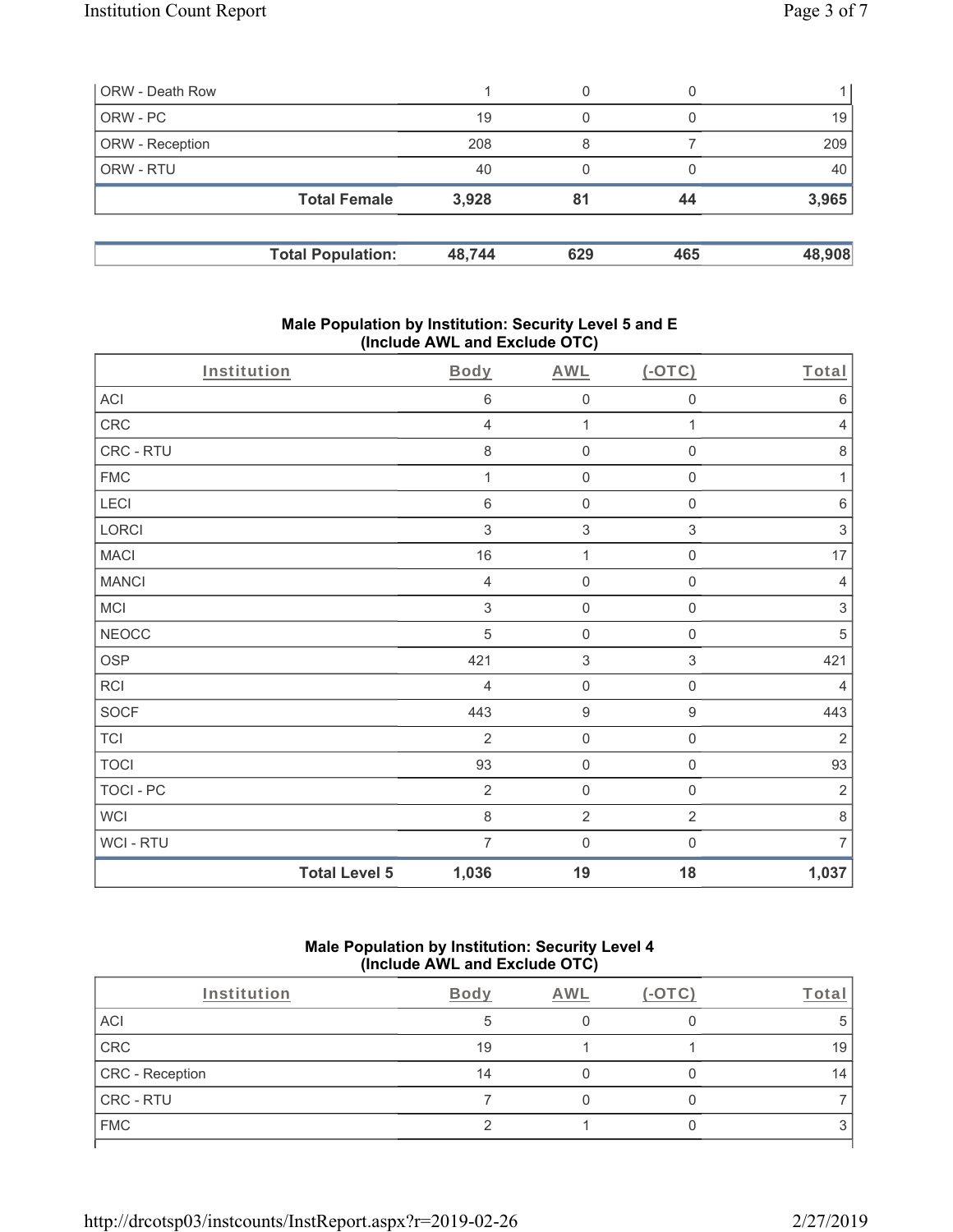| FMC - Intensive Care - Male (CMC) | $\mathbf 1$                   | 0                   | $\mathbf 0$    | 1              |
|-----------------------------------|-------------------------------|---------------------|----------------|----------------|
| LECI                              | 28                            | 1                   |                | 28             |
| LOCI                              | $\mathbf 0$                   | 5                   | $\,$ 5 $\,$    | $\mathbf 0$    |
| LORCI                             | $\overline{7}$                | $\overline{2}$      | $\overline{2}$ | 7              |
| <b>LORCI - Reception</b>          | 1                             | $\boldsymbol{0}$    | $\mathbf 0$    |                |
| <b>MACI</b>                       | 45                            | $\mathsf{O}\xspace$ | $\mathbf 0$    | 45             |
| <b>MANCI</b>                      | 26                            | $\boldsymbol{0}$    | $\mathbf 0$    | 26             |
| <b>NEOCC</b>                      | 18                            | 0                   | $\mathbf 0$    | 18             |
| <b>OSP</b>                        | 34                            | $\boldsymbol{0}$    | $\mathbf 0$    | 34             |
| <b>RCI</b>                        | 3                             | 0                   | $\mathbf 0$    | $\mathfrak{Z}$ |
| <b>SOCF</b>                       | 787                           | 3                   | $\sqrt{3}$     | 787            |
| SOCF - RTU                        | 66                            | $\mathsf{O}\xspace$ | $\mathbf 0$    | 66             |
| <b>TCI</b>                        | 17                            | $\mathsf{O}\xspace$ | $\mathbf 0$    | 17             |
| <b>TOCI</b>                       | 617                           | $\mathsf{O}\xspace$ | $\mathbf 0$    | 617            |
| TOCI-PC                           | 21                            | $\mathsf{O}\xspace$ | $\mathbf 0$    | 21             |
| <b>WCI</b>                        | 42                            | $\mathsf{O}\xspace$ | $\mathbf 0$    | 42             |
| WCI - RTU                         | $6\,$                         | $\boldsymbol{0}$    | $\mathbf 0$    | 6              |
|                                   | <b>Total Level 4</b><br>1,766 | 13                  | 12             | 1,767          |

### **Male Population by Institution: Security Level 3 (Include AWL and Exclude OTC)**

| Institution                       | Body           | <b>AWL</b>          | $($ -OTC $)$        | Total          |
|-----------------------------------|----------------|---------------------|---------------------|----------------|
| <b>ACI</b>                        | 20             | $\mathbf 0$         | $\boldsymbol{0}$    | 20             |
| ACI-PC                            | 3              | $\mathbf 0$         | $\mathbf 0$         | 3              |
| CCI                               | $\overline{2}$ | $\mathbf 0$         | $\mathbf 0$         | $\sqrt{2}$     |
| <b>CRC</b>                        | 257            | 14                  | 13                  | 258            |
| CRC - Cadre                       | 108            | $\mathbf 0$         | $\mathbf 0$         | 108            |
| CRC - Reception                   | 722            | 14                  | 14                  | 722            |
| CRC - RTU                         | 36             | $\mathbf 0$         | $\boldsymbol{0}$    | 36             |
| <b>FMC</b>                        | 17             | 1                   | $\mathsf{O}\xspace$ | 18             |
| FMC - Intensive Care - Male (CMC) | 5              | $\mathbf 0$         | $\mathsf{O}\xspace$ | $\sqrt{5}$     |
| LECI                              | 2,191          | 18                  | 17                  | 2,192          |
| LORCI                             | 118            | 41                  | 38                  | 121            |
| LORCI - Cadre                     | 12             | $\mathsf{O}\xspace$ | 0                   | 12             |
| <b>LORCI - Reception</b>          | 716            | $\mathbf 0$         | $\mathbf 0$         | 716            |
| <b>MACI</b>                       | 846            | 7                   | 4                   | 849            |
| <b>MANCI</b>                      | 2,129          | 28                  | 23                  | 2,134          |
| MCI                               | $\overline{2}$ | $\mathbf 0$         | $\mathsf{O}\xspace$ | $\overline{2}$ |
| <b>NCCI</b>                       | 8              | 1                   | 1                   | 8              |
| <b>NCI</b>                        | $10$           | $\mathbf 0$         | $\overline{0}$      | $10$           |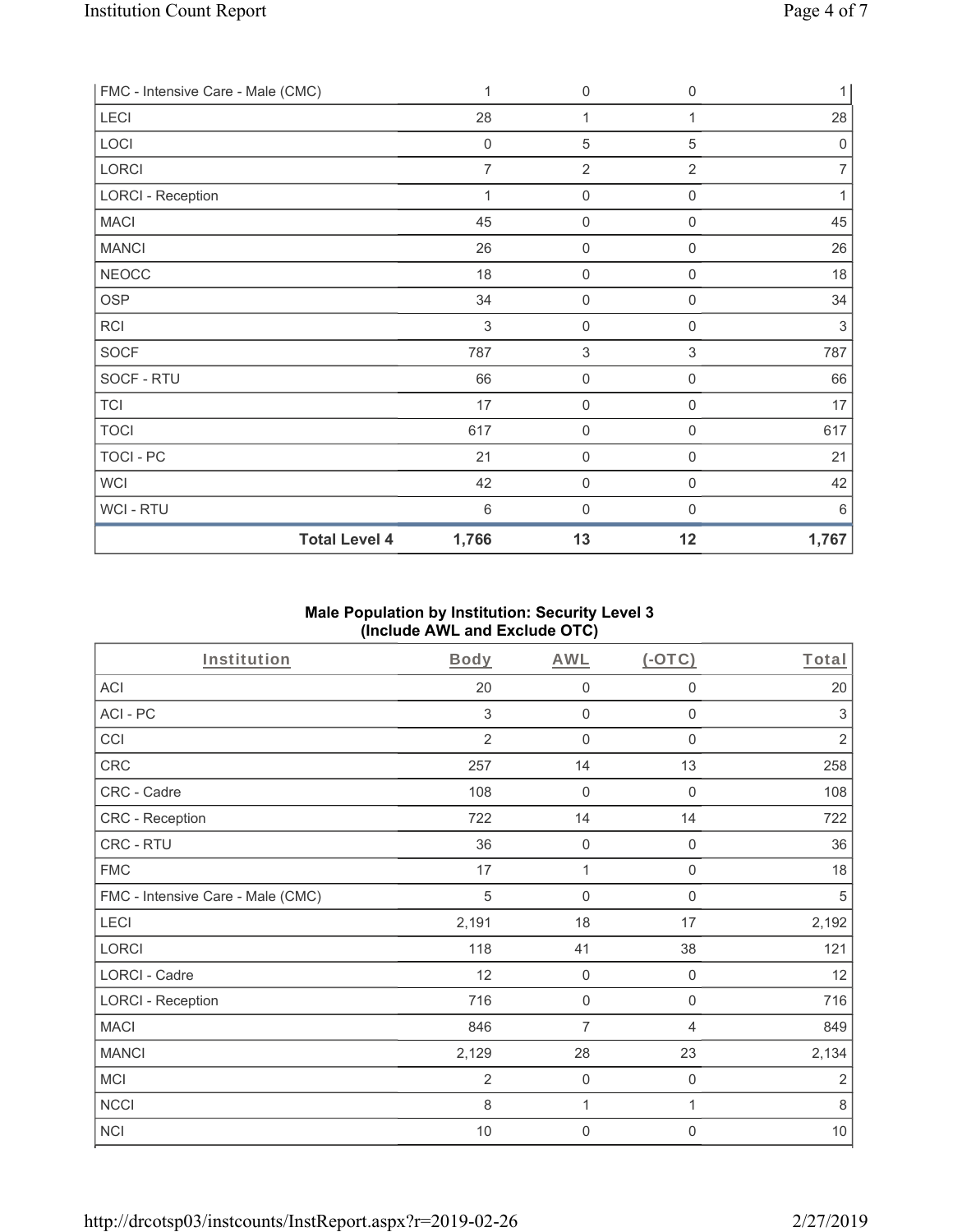| <b>NEOCC</b> |                      | 870            | 5                | $\overline{4}$ | 871            |
|--------------|----------------------|----------------|------------------|----------------|----------------|
| <b>OSP</b>   |                      | $\overline{2}$ | 0                | $\Omega$       | 2              |
| PCI          |                      | 34             | $\boldsymbol{0}$ | $\mathbf 0$    | 34             |
| <b>RCI</b>   |                      | 1,631          | 14               | 12             | 1,633          |
| <b>RICI</b>  |                      | $\overline{2}$ | $\boldsymbol{0}$ | $\mathbf 0$    | $\overline{2}$ |
| SCI          |                      | 1              | $\boldsymbol{0}$ | $\mathbf 0$    | 1              |
| <b>SOCF</b>  |                      | 3              | 0                | $\Omega$       | 3              |
| <b>TCI</b>   |                      | 887            | 11               | 10             | 888            |
| TCI - Camp   |                      | 0              | 1                | $\mathbf 0$    | 1              |
| <b>TOCI</b>  |                      | 8              |                  |                | 8              |
| TOCI - PC    |                      | 58             | 0                | $\Omega$       | 58             |
| <b>WCI</b>   |                      | 1,271          | 15               | 12             | 1,274          |
| WCI - RTU    |                      | 13             | $\boldsymbol{0}$ | $\Omega$       | 13             |
|              | <b>Total Level 3</b> | 11,982         | 171              | 149            | 12,004         |

### **Male Population by Institution: Security Level 2 (Include AWL and Exclude OTC)**

| Institution                       | <b>Body</b>  | <b>AWL</b>          | $($ -OTC $)$        | Total        |
|-----------------------------------|--------------|---------------------|---------------------|--------------|
| ACI                               | 747          | $\sqrt{2}$          | $\mathsf 0$         | 749          |
| ACI-PC                            | 24           | $\mathsf{O}\xspace$ | $\mathbf 0$         | 24           |
| <b>ACI - RTU</b>                  | 78           | $\mathsf{O}\xspace$ | $\mathsf{O}\xspace$ | 78           |
| <b>BECI</b>                       | 1,504        | 13                  | 11                  | 1,506        |
| CCI                               | 2,009        | 23                  | 18                  | 2,014        |
| CRC                               | 114          | $\overline{4}$      | $\overline{4}$      | 114          |
| CRC - Cadre                       | 104          | $\mathbf 0$         | $\mathbf 0$         | 104          |
| <b>CRC</b> - Reception            | 262          | $\boldsymbol{9}$    | $\boldsymbol{9}$    | 262          |
| CRC - RTU                         | 1            | $\mathsf{O}\xspace$ | 0                   | 1            |
| CRC - Youth                       | $\mathbf{1}$ | $\mathsf{O}\xspace$ | 0                   | $\mathbf{1}$ |
| <b>FMC</b>                        | 22           | $\mathbf{1}$        | $\mathsf{O}\xspace$ | 23           |
| FMC - Intensive Care - Male (CMC) | 13           | $\mathsf{O}\xspace$ | 0                   | 13           |
| GCI                               | 392          | $\boldsymbol{9}$    | 5                   | 396          |
| GCI - Camp                        | 1            | $\mathsf{O}\xspace$ | 0                   | $\mathbf{1}$ |
| <b>GCI-RTU</b>                    | 39           | $\mathbf 0$         | $\mathbf 0$         | 39           |
| <b>LAECI</b>                      | 1,133        | 18                  | 18                  | 1,133        |
| LECI                              | 1            | $\mathsf{O}\xspace$ | $\mathsf{O}\xspace$ | 1            |
| LOCI                              | 1,252        | $\overline{7}$      | $\overline{7}$      | 1,252        |
| LORCI                             | 133          | 33                  | 27                  | 139          |
| LORCI - Cadre                     | 108          | $\mathbf 0$         | $\mathbf 0$         | 108          |
| <b>LORCI - Reception</b>          | 170          | 1                   | $\mathbf{1}$        | 170          |
| <b>MACI</b>                       | 103          | $\mathsf{O}\xspace$ | $\mathsf 0$         | 103          |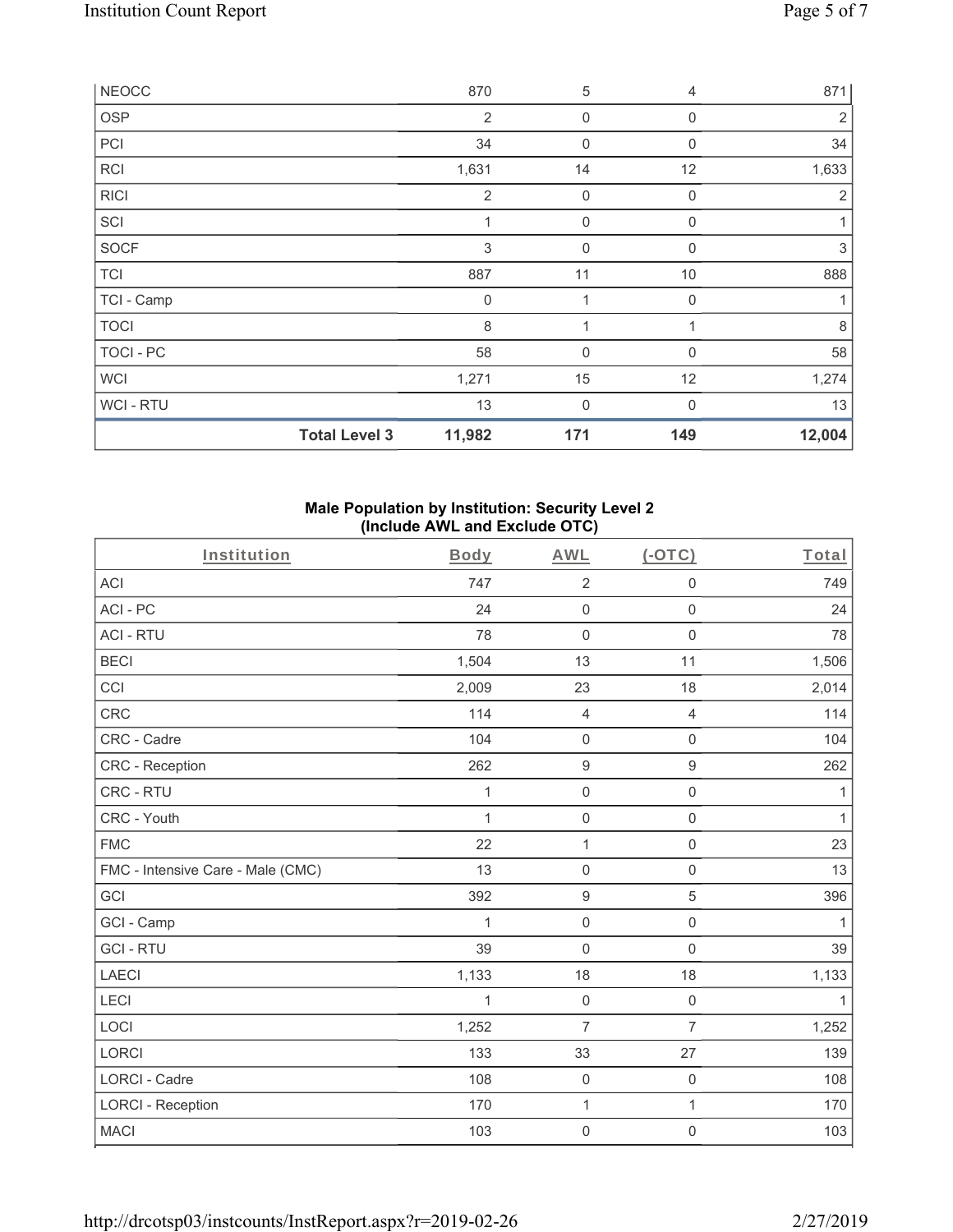| <b>MANCI</b> |                      | 8              | 1                | 1                | $\,8\,$          |
|--------------|----------------------|----------------|------------------|------------------|------------------|
| <b>MCI</b>   |                      | 1,619          | 11               | $10$             | 1,620            |
| MCI - Camp   |                      | 1              | $\mathbf 0$      | 0                | 1                |
| <b>NCCI</b>  |                      | 1,182          | 14               | 11               | 1,185            |
| <b>NCI</b>   |                      | 1,623          | 15               | 15               | 1,623            |
| OSP          |                      | 3              | $\mathbf 0$      | $\mathbf 0$      | 3                |
| PCI          |                      | 937            | 14               | 5                | 946              |
| <b>RCI</b>   |                      | 118            | $\mathbf 0$      | 0                | 118              |
| <b>RICI</b>  |                      | 1,430          | 28               | 21               | 1,437            |
| SCI          |                      | 1,049          | $\boldsymbol{9}$ | 7                | 1,051            |
| SOCF         |                      | $\overline{2}$ | $\mathbf 0$      | $\boldsymbol{0}$ | $\sqrt{2}$       |
| <b>TCI</b>   |                      | $9$            | $\mathbf 0$      | 0                | $\boldsymbol{9}$ |
| TOCI - PC    |                      | 1              | $\mathbf 0$      | 0                | 1                |
| <b>WCI</b>   |                      | $\sqrt{5}$     | $\mathbf 0$      | $\mathbf 0$      | 5                |
|              | <b>Total Level 2</b> | 16,198         | 212              | 170              | 16,240           |

#### **Male Population by Institution: Security Level 1 (Include AWL and Exclude OTC)**

| Institution                       | Body           | <b>AWL</b>          | (OTC)               | Total          |
|-----------------------------------|----------------|---------------------|---------------------|----------------|
| <b>ACI</b>                        | 571            | $\sqrt{3}$          | $\mathsf{O}\xspace$ | 574            |
| ACI-PC                            | 9              | $\mathbf 0$         | $\mathbf 0$         | 9              |
| <b>ACI - RTU</b>                  | 27             | $\mathsf{O}\xspace$ | $\mathbf 0$         | 27             |
| <b>BECI</b>                       | 717            | $\,6\,$             | $\overline{2}$      | 721            |
| <b>BECI - Camp</b>                | 455            | $\mathsf{O}\xspace$ | $\mathsf{O}\xspace$ | 455            |
| CCI                               | 539            | 5                   | $\mathbf{1}$        | 543            |
| CRC                               | 38             | $\sqrt{3}$          | $\,$ 3 $\,$         | 38             |
| CRC - Cadre                       | 1              | $\mathsf{O}\xspace$ | $\mathsf{O}\xspace$ | 1              |
| CRC - Reception                   | 119            | $\overline{2}$      | $\overline{2}$      | 119            |
| <b>FMC</b>                        | 389            | $\,8\,$             | 1                   | 396            |
| FMC - Intensive Care - Male (CMC) | 28             | $\mathsf{O}\xspace$ | $\mathsf 0$         | 28             |
| GCI                               | 668            | $\boldsymbol{9}$    | $\mathfrak{S}$      | 674            |
| GCI - Camp                        | 406            | $\mathsf 0$         | $\boldsymbol{0}$    | 406            |
| <b>GCI-RTU</b>                    | 9              | $\mathbf 0$         | $\mathsf{O}\xspace$ | $9$            |
| <b>LAECI</b>                      | 602            | $\,$ 5 $\,$         | 5                   | 602            |
| LECI                              | $\Omega$       | 3                   | 1                   | $\overline{2}$ |
| LECI - Camp                       | 166            | $\mathbf 0$         | $\mathsf 0$         | 166            |
| LOCI                              | 1,004          | 4                   | $\overline{2}$      | 1,006          |
| <b>LORCI</b>                      | 18             | $\,8\,$             | 5                   | 21             |
| <b>LORCI - Cadre</b>              | $\overline{4}$ | $\mathsf{O}\xspace$ | $\mathsf 0$         | $\overline{4}$ |
| <b>LORCI - Reception</b>          | 87             | $\mathsf{O}\xspace$ | $\boldsymbol{0}$    | 87             |